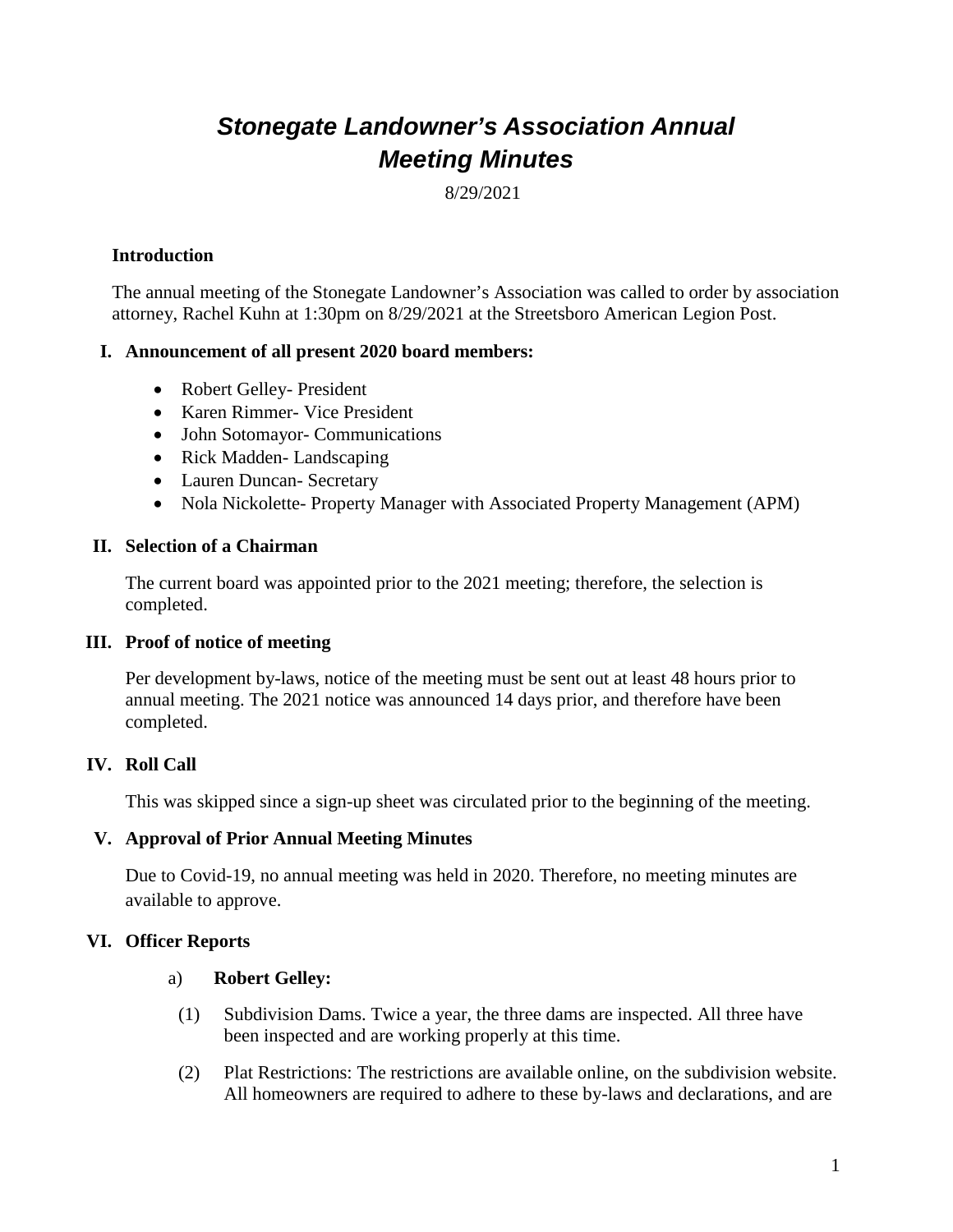expected to review the documents online. If a homeowner still has questions after reviewing the documents, they should contact the board members for further assistance.

#### b) **Vice President** Karen Rimmer:

(1) After receiving multiple complaints about road construction, Karen took pictures and contacted the city to address the matter. All items missed by the city, were addressed and corrected. The city informed Karen that the oldest streets in the development are repaved first.

## c) **Landscaping** Rick Madden:

- (1) Road Construction: Spoke with Julie Fields about further investigating the repaving projects within the subdivision and will be following up with the City of Streetsboro Service Director, Bill Miller to address items left behind.
- (2) Landscaping: Entrance way landscaping, and empty lot grass cutting is currently completed by Vizmeg. Rick informed everyone that we've only incurred a 3% increase over ten years. All entrance plants that died, have been replaced and are thriving.
- (3) Sidewalks: Homeowners are responsible for maintaining and repairing the sidewalks in front of their homes. Rick provided a warning not to use Slab Master, as they attempted to repair an incorrect portion of his sidewalk.
- (4) Trees: All trees are to be pruned to ensure stop signs are visible, and pedestrians are able to walk under them.
- (5) Vacant Lot Mowing: The developer is responsible for all mowing on vacant lots.

#### **ii) Communications** John Sotomayor:

- (1) Currently trying to light up our entrance signs with solar power
- (2) Informed the public that he's responsible for entrance signs when displayed.
- **iii) I.T.** Veronica Devese:
	- (1) Veronica was not present for the meeting. She was busy updating the subdivision website firewall. All homeowners are encouraged to utilize the website for information and resources.
- **iv) Social Committee** Lauren Duncan:
	- (1) Continuing to work on improving subdivision morale. Due to the pandemic, welcome baskets were suspended for the time being.
- **v) Treasurer** Nola Nickolette: